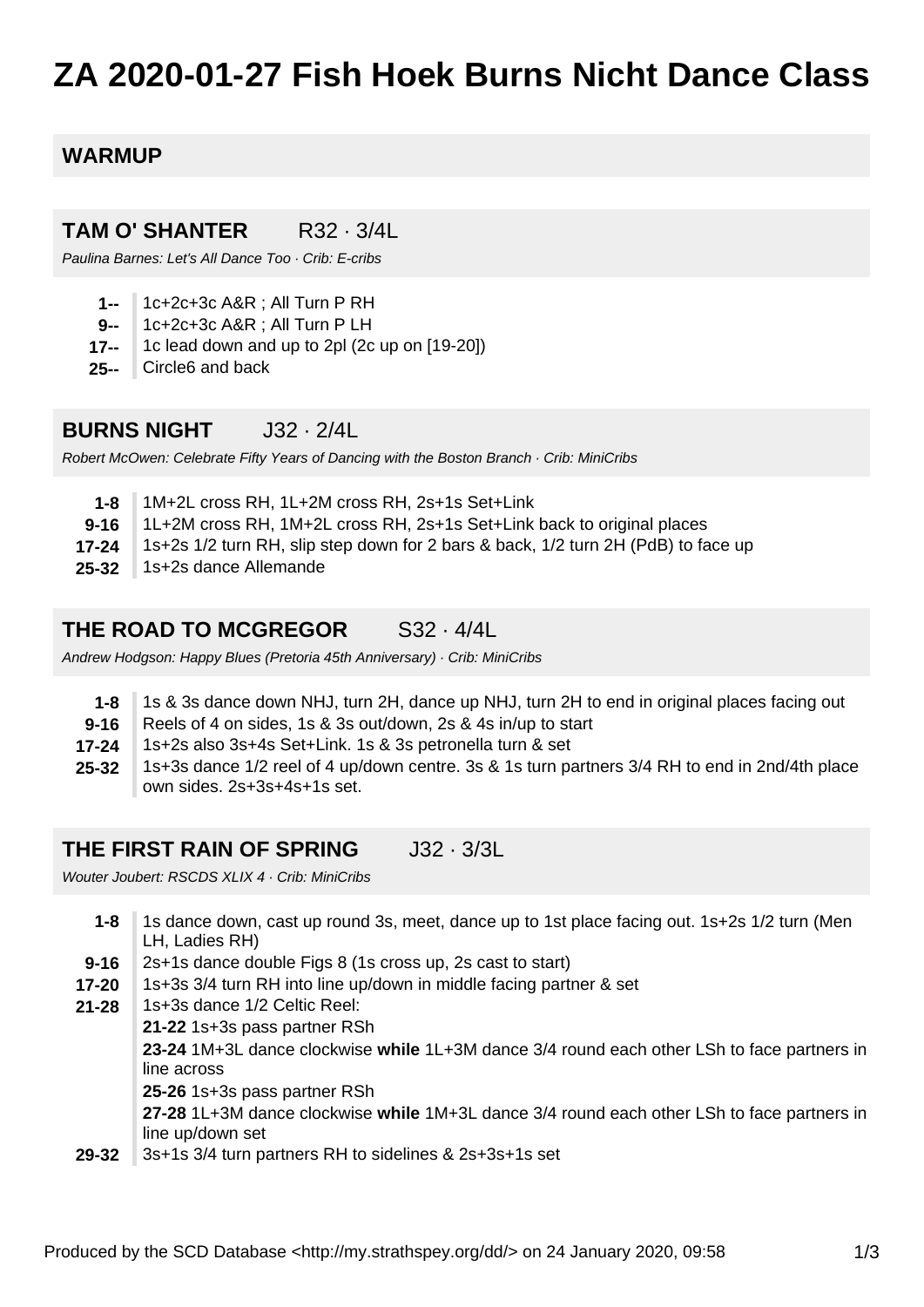# **CATCH THE WIND** R32 · 3/4L

Romaine Butterfield: RSCDS XLV 5 · Crib: MiniCribs

- **1-8** 1s set, cast 1 place & dance 1/2 Fig of 8 round 2s
- **9-16** 1s set twice with 1L pulling back RSh on bars 11-12 to face out, 1L followed by partner casts up & dances down the middle 1L to face 3M **while** 1M faces 2M
- **17-24** 1s RSh reels of 3 across (1M with 2s & 1L with 3s)
- **25-32** 1L followed by partner dances down cast up round 3M & crosses to end in 2nd place on own sides, 1s turn RH (4 bars)

#### **PROGRAMME ITEM – Poetry reading - Burns poem**

## **TIM'ROUS BEASTIE** R32 · 4/4L

Scot Graham-Raad · Crib: E-cribs

- **1--** 1c+2c RHA ; LHA
- **9--** 1c lead down and up (1,2,3,4)
- **17--** 1c, with 2c+3c+4c following, cast behind own lines and 1c makes arch ; other couples dance up through arch (2,3,4,1)
- **25--** All turn P RH ; and LH (2,3,4,1)

#### **PROGRAMME ITEM – Grace and refreshment break - Haggis dumplings will be served**

## **THE HIGHLAND RAMBLER** R40 · 3/4L

Roy Goldring: Thirty Popular Dances, Volume Two · Crib: MiniCribs

- **1-8** 1s dance in & cast to 2nd place, dance RH across with 3s
- **9-16** 2s+1s dance LH across, 1L followed by partner cast up round 2L & dance down middle to 1L between 3s & 1M between 2s
- **17-24** 1s+2s+3s dance down the middle & back
- **25-32** 1M followed by partner cast down round 2L to 2nd places on own side & turn RH
- **33-40** 2s+1s+3s circle 6H round & back

## **ASILOMAR ROMANTIC** S32 · 3/4L

Tom Cuthbertson: Thirty Popular Dances, Volume Two · Crib: MiniCribs

- **1-8** 1s+3s dance double Fig of 8 around 2s, 1s crossing down, 3s cast up to start
- **9-16** 1s+2s dance Poussette
- **17-24** 1s dance in & down between 2s (2s step up), set to each other & dance RSh round 4th corner to face own 1st corner
- **25-32** 1s dance 'Hello-Goodbye' setting ending with petronella turn to 2nd places. 2 1 3